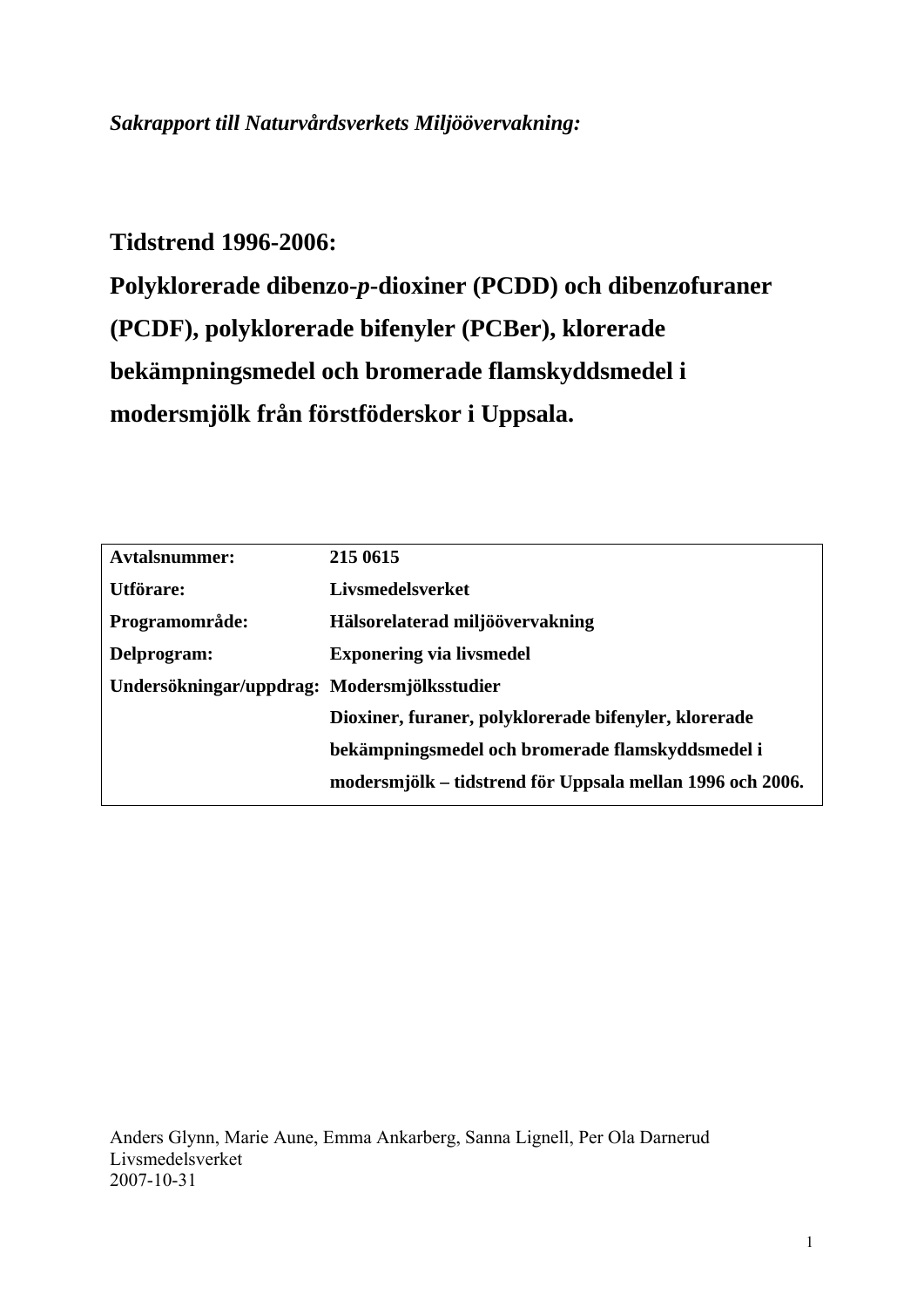## **SAMMANFATTNING**

Under perioden 1996 till 2006 har Livsmedelsverket samlat in modersmjölk från förstföderskor i Uppsala län. Ett av syftena med studierna är att undersöka hur halterna av vissa persistenta organiska miljögifter (POP) förändras med tiden. I denna rapport utvärderas eventuella tidstrender för polyklorerade dibensodioxiner (PCDD), polyklorerade dibensofuraner (PCDF), polyklorerade bifenyler (PCB), hexaklorbensen, betahexaklorcyklohexan, *trans*-nonaklor, oxyklordan, samt polybromerade difenyletrar (PBDE).

Resultaten visar att halterna av PCBer, PCDD, PCDF och klorerade pesticider i modersmjölk har minskat med i medeltal 3-10 % per år under tidsperioden 1996 till 2006. Halterna minskar långsammast för vissa PCB kongener (CB 28, CB 105 and CB 169), medan minskningen är snabbast för DDT och β−hexaklorcyklohexan.

Inga generella trender observerades beträffande PBDEer i modersmjölk. Halterna av BDE 47 och BDE 99 har långsamt sjunkit (5 % och 7 % per år), medan halterna av BDE 153 har ökat med i medeltal 4 % per år under tio-års perioden. En långsamt nedåtgående trend av summaPBDE koncentrationer (BDE 47, BDE 99, BDE 100 och BDE 153) observerades. Denna nedåtgående trend är dock osäker eftersom den tid det beräknas ta för halterna att halveras är mer än dubbelt så lång som den tid studien sträcker sig över.

Halterna av CB 52, CB 101, CB 114, CB 157, CB 77, CB 81, α-HCH, γ-HCH, *p,p'-*DDD, *o,p'*-DDE, *o,p'*-DDT, BDE 28, BDE 66, BDE 154, BDE 138, BDE 183 och HBCD var under kvantifieringsgränsen i över 50% av proverna och för dessa föreningar kunde tidstrender inte studeras.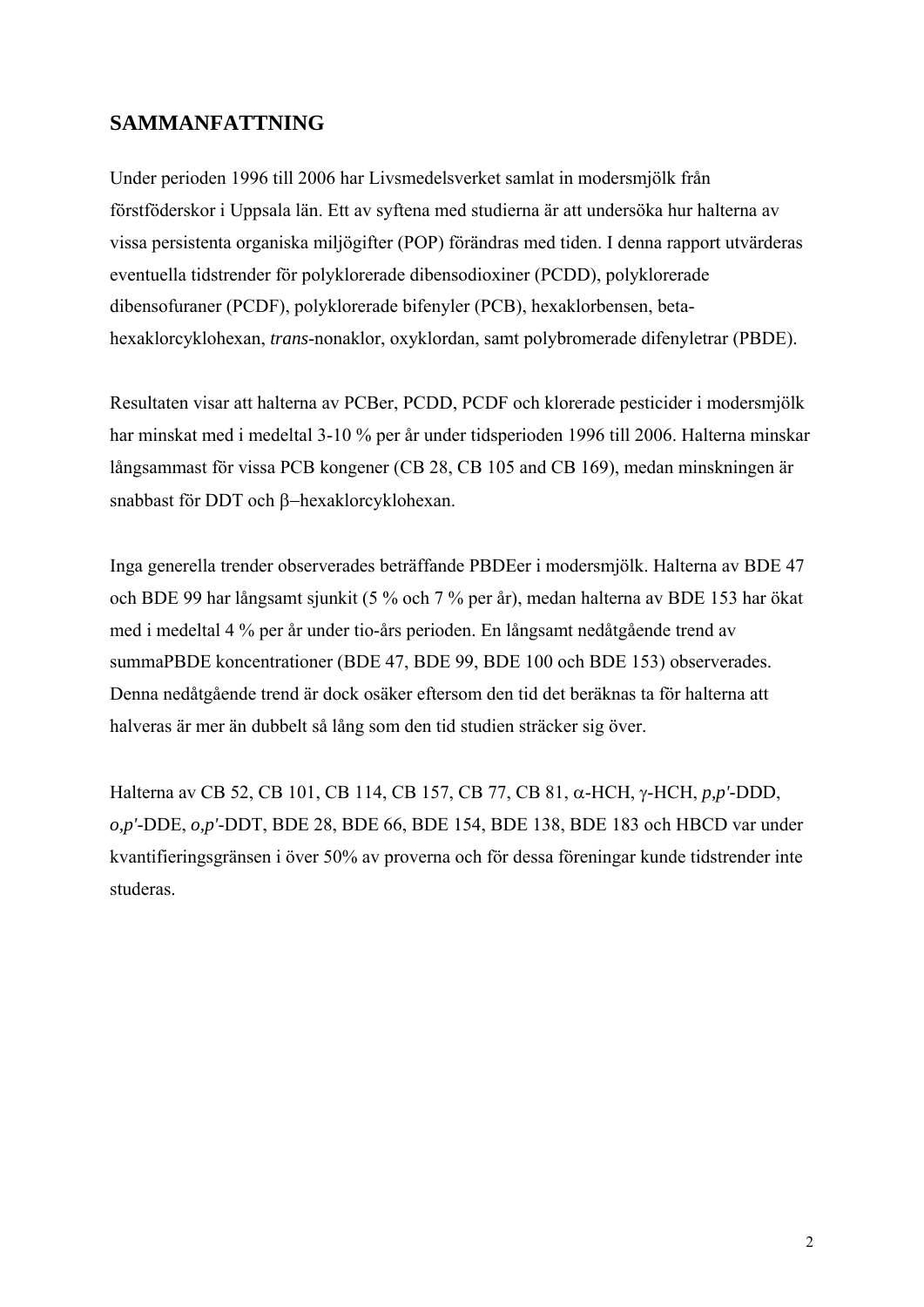*Report to the Swedish Environmental Protection Agency, 2007-10-31*  Anders Glynn, Marie Aune, Sanna Lignell, Emma Ankarberg, and Per Ola Darnerud

**Polychlorinated dibenzo-***p***-dioxins (PCDDs) and dibenzofurans (PCDFs), polychlorinated biphenyls (PCBs), chlorinated pesticides and brominated flame retardants in mother´s milk from primiparae women in Uppsala County, Sweden – Levels and trends 1996-2006** 

### **INTRODUCTION**

Among the Swedish human population, food is the major source of exposure to persistent organic pollutants (POPs), such as dioxins (PCDD/DFs), polychlorinated biphenyls (PCBs), DDT-compounds and polybrominated diphenylethers (PBDEs). These compounds are lipophilic and accumulate in the lipid compartment of the human body. The POP levels in body lipids therefore reflect the long-term exposure of the individual. Exposure estimation is an important part of risk assessment of POPs in food. Due to the relatively high lipid content, mother´s milk is a good human matrix for analysis of POP body burdens at the time of pregnancy and nursing.

In order to estimate the body burdens of POPs among pregnant and nursing women, and to estimate the intake of the compounds by breast-feeding infants, the Swedish National Food Administration (NFA) has made recurrent measurements of concentrations of POPs in mother´s milk. This project also establish if there are temporal trends of POP concentrations in mother´s milk. Temporal trends of POPs between 1996 and 2004 have been reported earlier (Lignell et al. 2006). The temporal trends are now revised with data from 2006.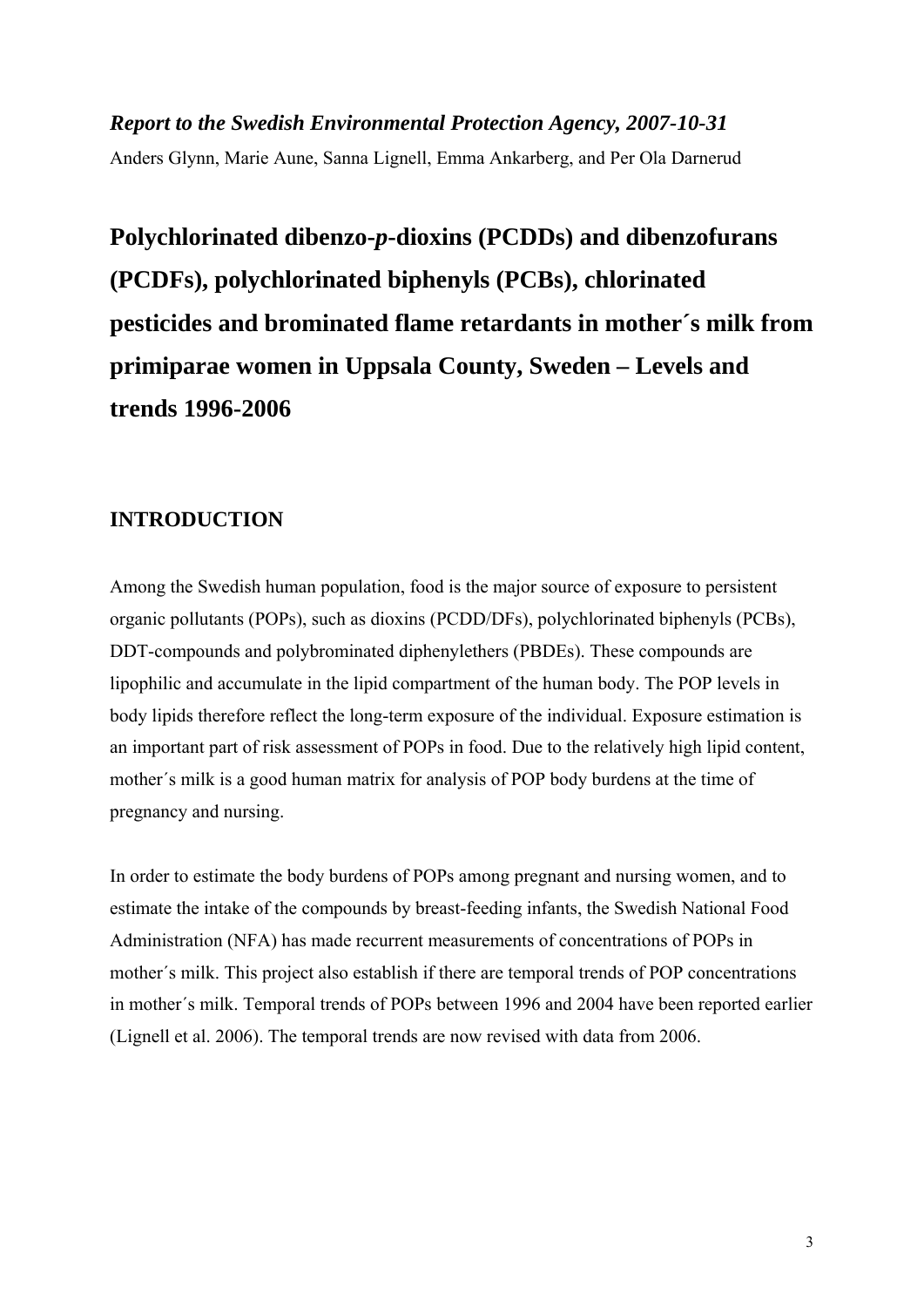# **MATERIAL AND METHODS**

#### *Recruitment of primiparas*

Mother´s milk was exclusively sampled from primipara women in order to minimise variation. The recruitment in 1996-2004 (N=305) is described in Lignell et al. (2006). In addition to the mothers recruited in 1996-2004, another 50 mothers were recruited among primiparas who delivered at Uppsala University Hospital from January to December 2006. Women who delivered during the first week in every month, and on randomly selected days during this week, were asked to participate in the mother´s milk study. Two to three primiparas were recruited every month. As a result, a total of 355 women were recruited from 1996 to 2006. Mothers who were born in non-Nordic countries  $(N=10)$  were excluded before the statistical analysis. After this exclusion, a total of 345 women were included in the data set.

Data on age, weight, lifestyle, medical history, dietary habits, etc of the mothers were obtained from questionnaires (Table 1).

| <b>Variable</b>                                       |                          | N   | <b>Mean</b>   | <b>Median</b> | Min    | Max  |
|-------------------------------------------------------|--------------------------|-----|---------------|---------------|--------|------|
| Age of the mothers $(yr)$                             |                          | 345 | 28.9          | 28.8          | 19.3   | 41.4 |
| Pre-pregnancy body mass index (BMI, $\text{kg/m}^2$ ) |                          | 339 | 22.8          | 22.0          | 16.2   | 37.7 |
| Weight gain during pregnancy (% of initial wt/week)   |                          | 338 | 0.63          | 0.60          | 0.03   | 1.54 |
| Weight reduction from delivery to sampling $(\%)^a$   |                          | 330 | 9.6           | 9.4           | $-1.7$ | 21   |
|                                                       |                          | N   | $\frac{0}{0}$ |               |        |      |
| Education                                             | max 3-4 yr high school   | 134 | 39            |               |        |      |
|                                                       | 1-3 yr higher education  | 71  | 21            |               |        |      |
|                                                       | $>3$ yr higher education | 137 | 40            |               |        |      |
| Smoking during pregnancy <sup>b</sup>                 | Non-smoker               | 254 | 74            |               |        |      |
|                                                       | Former smoker            | 48  | 14            |               |        |      |
|                                                       | Smoker                   | 41  | 12            |               |        |      |

*Table 1*. Characteristics of the participating mothers.

Smoker 41 12<br><sup>a</sup>Weight reduction minus birth weight of the child in % of weight just before delivery.

<sup>b</sup>Women who stopped smoking before pregnancy are considered to be former smokers, and women who stopped smoking during the first or second month of pregnancy are considered to be smokers.

#### *Mother´s milk sampling*

The mothers sampled milk at home during the third week after delivery (day 14-21 post partum). Milk was sampled during nursing using a manual mother´s milk pump and/or a passive mother´s milk sampler. The women were instructed to sample milk both at the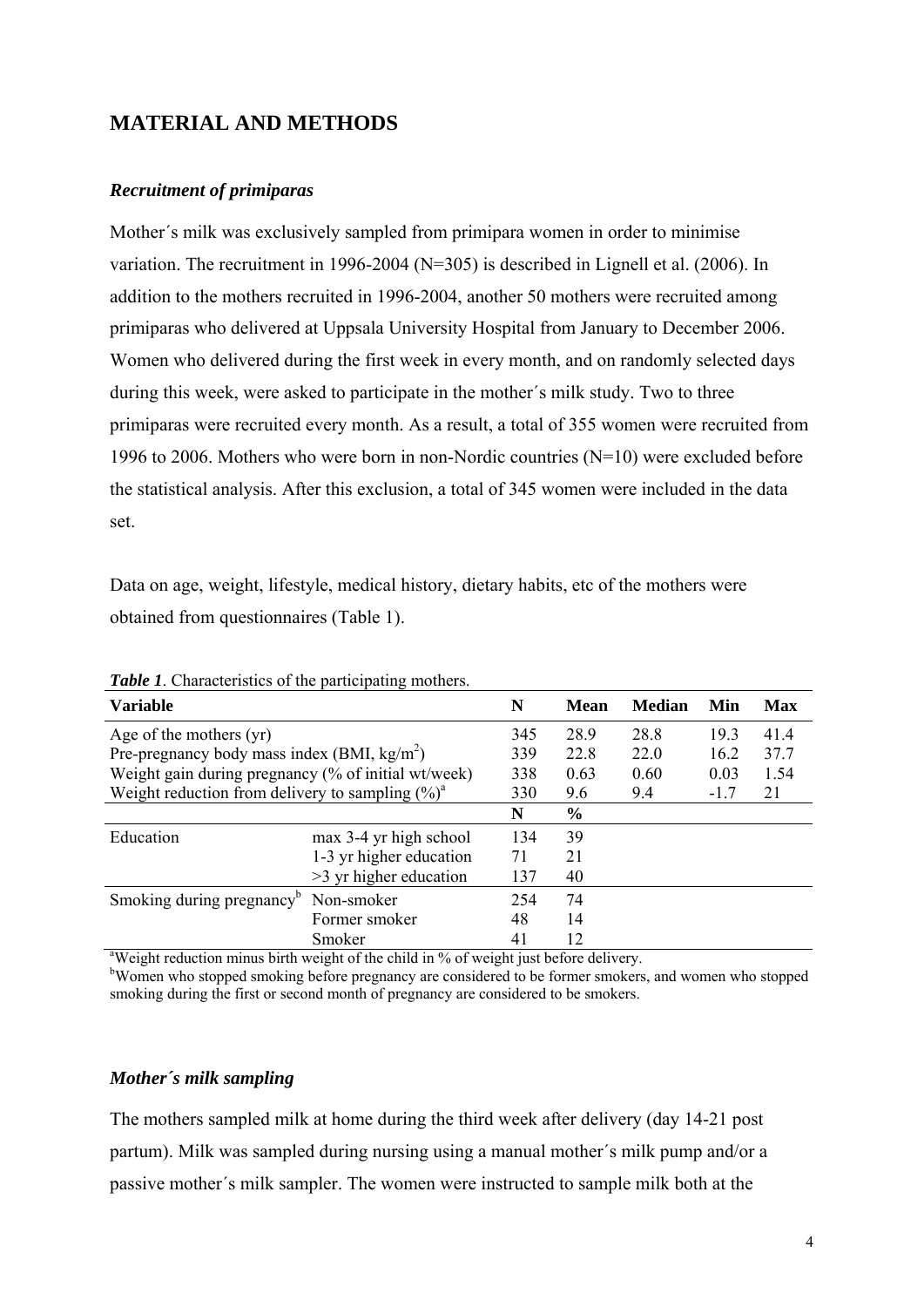beginning and at the end of the breast-feeding sessions. The goal was to sample 500 mL from each mother during 7 days of sampling. During the sampling week, the mother´s milk was stored in the home freezer in acetone-washed bottles. Newly sampled milk was poured on top of the frozen milk. At the end of the sampling week, a nurse visited the mother to collect the bottles.

#### *Analysis*

The specific compounds (congeners/metabolites) that were analysed in the mother´s milk samples are presented in Table 2.

PCBs (with a few exceptions, see below) and chlorinated pesticides were analysed at the NFA using previously described methods (Atuma and Aune 1999; Aune et al. 1999). Brominated flame retardants (polybrominated diphenyl ethers (PBDEs) and hexabromocyclododecane (HBCD)) were also analysed at the NFA using a method described in Atuma et al. (2000), with a few modifications. All samples were fortified with internal standards prior to extraction to correct for analytical losses and to ensure quality control. A number of control samples were analysed together with the samples to verify the accuracy and precision of the measurements. The laboratory is accredited for analysis of PCBs and chlorinated pesticides in human milk.

| Compound                    | Congeners, metabolites etc.                                          |
|-----------------------------|----------------------------------------------------------------------|
| <b>PCBs</b>                 |                                                                      |
| <b>PCBs</b>                 | 28, 52, 101, 105, 114, 118, 138, 153, 156, 157, 167, 170, 180        |
| non- <i>ortho</i> PCBs      | 77, 126, 169, 81                                                     |
| Chlorinated pesticides      |                                                                      |
| Hexachlorobenzene (HCB)     |                                                                      |
| Hexachlorocyclohexane       | $A$ -HCH, $\beta$ -HCH, $\gamma$ -HCH                                |
| Chlordane                   | oxychlordane, trans-nonachlor                                        |
| <b>DDT</b>                  | $p, p'$ -DDE, $p, p'$ -DDT, $o, p'$ -DDT, $p, p'$ -DDD, $o, p'$ -DDE |
| Dioxins and furans          |                                                                      |
| <b>PCDDs</b>                | 7 congeners                                                          |
| <b>PCDFs</b>                | 10 congeners                                                         |
| Brominated flame retardants |                                                                      |
| <b>PBDE</b>                 | 28, 47, 66, 99, 100, 138, 153, 154, 183                              |
| <b>HBCD</b>                 |                                                                      |

*Table 2.* Summary of compounds that were analysed in the mother's milk samples.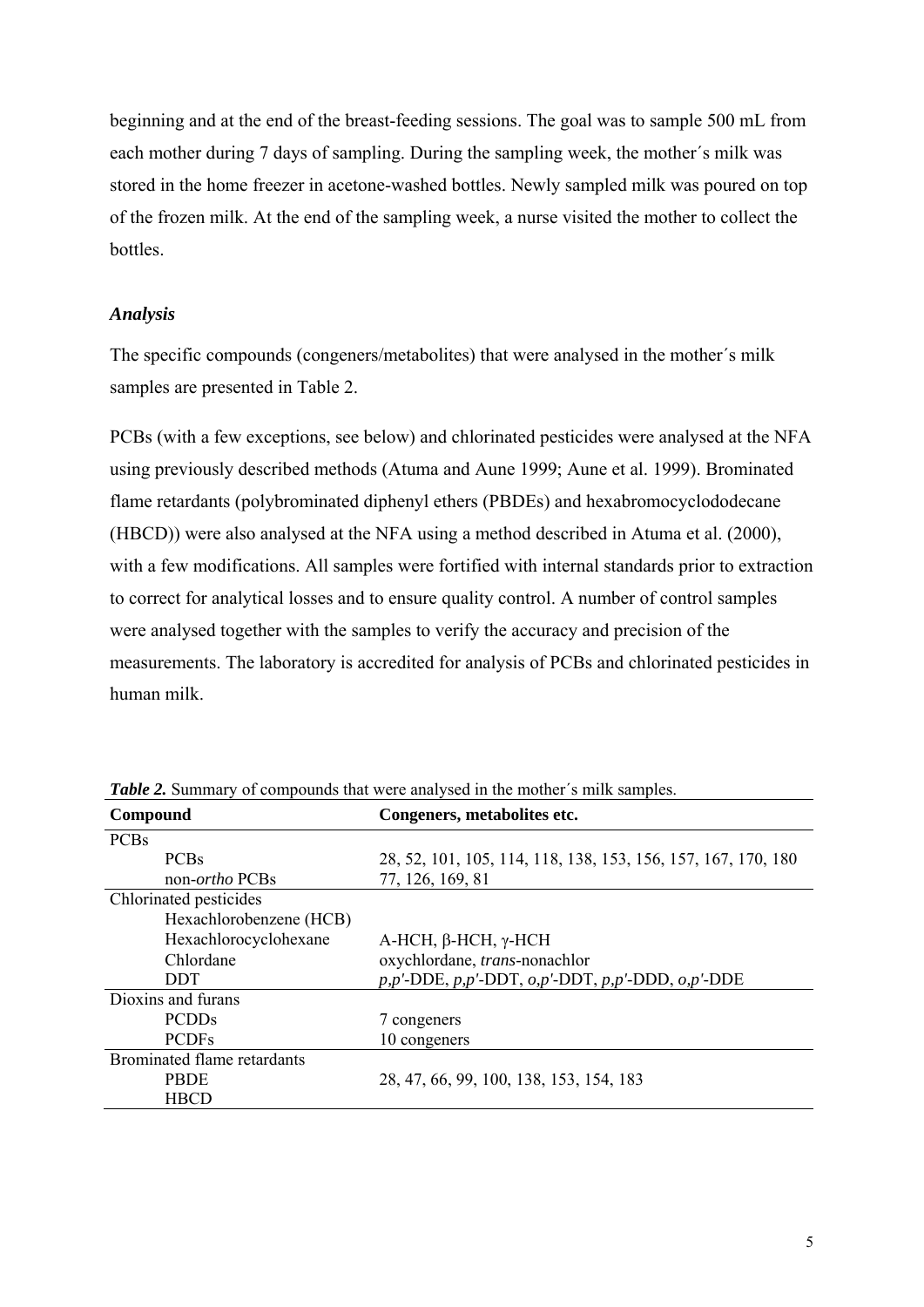Polychlorinated dibenzo-*p*-dioxins (PCDDs) and dibenzofurans (PCDFs) were analysed at the National Institute of Public Health and the Environment (RIVM), the Netherlands, from 1996 to 2004, using methods described in Glynn et al. (2001). In 2006 the analyses were performed by the Department of Chemistry, Environmental Chemistry, Umeå University. Non-*ortho*  PCBs were analysed at RIVM (1996-1999), the NFA (2000-2004), or at Umeå University (2006).

During year 2000 a calibration study was performed, in which 26 samples were analysed at both the NFA and RIVM in order to calibrate the results of the two laboratories (Lignell et al 2004). CB 126 is the non-*ortho* PCB congener that gives by far the largest contribution to the concentrations of toxic equivalents (TEQs). A comparison of the CB 126 results of the two laboratories showed no systematic errors (Wilcoxon signed rank test, P=0.798).

During 2006, a calibration study was performed, comparing the PCDD/F, CB 126 and CB 169 results in 10 samples analyzed both at RIVM and Umeå University (Table 3). Results of non-*ortho* analyses performed at the NFA and Umeå University were also compared.

| $\alpha$ of $\alpha$ and $\alpha$ and $\alpha$ and $\alpha$ and $\alpha$ and $\alpha$ and $\alpha$ and $\alpha$ and $\alpha$ and $\alpha$ and $\alpha$ and $\alpha$ and $\alpha$ and $\alpha$ and $\alpha$ and $\alpha$ and $\alpha$ and $\alpha$ and $\alpha$ and $\alpha$ and $\alpha$ and $\alpha$ and $\alpha$ and $\alpha$ a |                   |                   |                   |  |  |  |  |
|-----------------------------------------------------------------------------------------------------------------------------------------------------------------------------------------------------------------------------------------------------------------------------------------------------------------------------------|-------------------|-------------------|-------------------|--|--|--|--|
|                                                                                                                                                                                                                                                                                                                                   | <b>RIVM</b>       | Umeå              | RIVM/Umeå         |  |  |  |  |
|                                                                                                                                                                                                                                                                                                                                   | $(pg/g$ lipid)    | $(pg/g$ lipid)    |                   |  |  |  |  |
| 2,3,7,8-TCDD                                                                                                                                                                                                                                                                                                                      | $0.77(0.47-1.3)$  | $0.80(0.44-1.6)$  | $0.97(0.57-1.3)$  |  |  |  |  |
| $1,2,3,7,8$ -PeCDD                                                                                                                                                                                                                                                                                                                | $1.7(1.1-3.9)$    | $2.0(1.1-3.7)$    | $1.0(0.78-1.3)$   |  |  |  |  |
| $1,2,3,4,7,8-HxCDD$                                                                                                                                                                                                                                                                                                               | $0.75(0.54-1.6)$  | $0.70(0.56-1.4)$  | $0.99(0.92-1.6)$  |  |  |  |  |
| $1,2,3,6,7,8-HxCDD$                                                                                                                                                                                                                                                                                                               | $5.4(3.3-12)$     | $5.9(4.0-13)$     | $0.89(0.73-1.0)$  |  |  |  |  |
| 1,2,3,7,8,9-HxCDD                                                                                                                                                                                                                                                                                                                 | $1.1(0.58-2.8)$   | $1.2(0.79-3.2)$   | $0.92(0.70-1.2)$  |  |  |  |  |
| $1,2,3,4,6,7,8$ -HpCDD                                                                                                                                                                                                                                                                                                            | $8.1(5.0-28)$     | $8.9(4.7-25)$     | $0.98(0.85-1.2)$  |  |  |  |  |
| OCDD                                                                                                                                                                                                                                                                                                                              | 48 (26-119)       | 48 (22-110)       | $1.1(0.94-1.3)$   |  |  |  |  |
| 2,3,7,8-TCDF                                                                                                                                                                                                                                                                                                                      | $0.46(0.1-0.69)$  | $0.52(0.29-0.75)$ | $0.91(0.26-1.3)$  |  |  |  |  |
| $1,2,3,7,8-PeCDF$                                                                                                                                                                                                                                                                                                                 | $0.20(0.09-0.40)$ | $0.26(0.18-0.39)$ | $0.73(0.33-1.5)$  |  |  |  |  |
| 2,3,4,7,8-PeCDF                                                                                                                                                                                                                                                                                                                   | $4.7(2.3-9.8)$    | $5.2(2.4-10)$     | $0.96(0.84-1.0)$  |  |  |  |  |
| 1,2,3,4,7,8-HxCDF                                                                                                                                                                                                                                                                                                                 | $1.1(0.69-1.8)$   | $1.3(0.84-2.0)$   | $0.86(0.77-1.0)$  |  |  |  |  |
| $1,2,3,6,7,8-HxCDF$                                                                                                                                                                                                                                                                                                               | $1.0(0.58-1.4)$   | $1.3(0.71-1.8)$   | $0.84(0.63-1.0)$  |  |  |  |  |
| 2,3,4,6,7,8-HxCDF                                                                                                                                                                                                                                                                                                                 | $0.54(0.20-0.87)$ | $0.72(0.32-0.95)$ | $0.79(0.61-0.96)$ |  |  |  |  |
| <b>PCDD TEQ</b>                                                                                                                                                                                                                                                                                                                   | $3.4(2.2-6.6)$    | $3.6(2.2 - 7.3)$  | $0.99(0.76-1.0)$  |  |  |  |  |
| PCDF TEQ                                                                                                                                                                                                                                                                                                                          | $1.8(0.89-3.4)$   | $2.0(0.99-3.6)$   | $0.91(0.78-1.0)$  |  |  |  |  |
| <b>PCDD/F TEQ</b>                                                                                                                                                                                                                                                                                                                 | $5.1(3.3-9.8)$    | $5.5(3.4-11)$     | $0.97(0.77-1.0)$  |  |  |  |  |
| <b>PCB 126</b>                                                                                                                                                                                                                                                                                                                    | $37(21-61)^a$     | $42(24-62)$       | $0.90(0.84-1.1)$  |  |  |  |  |
| <b>PCB 169</b>                                                                                                                                                                                                                                                                                                                    | 18 $(10-40)^a$    | $19(10-36)$       | $1.0(0.78-1.3)$   |  |  |  |  |
| <sup>a</sup> Analyses performed at the NFA.                                                                                                                                                                                                                                                                                       |                   |                   |                   |  |  |  |  |

*Table 3.* Comparisons of PCDD/F and non-*ortho* PCB analyses of 10 samples of mother´s milk performed by two different laboratories (median, min-max).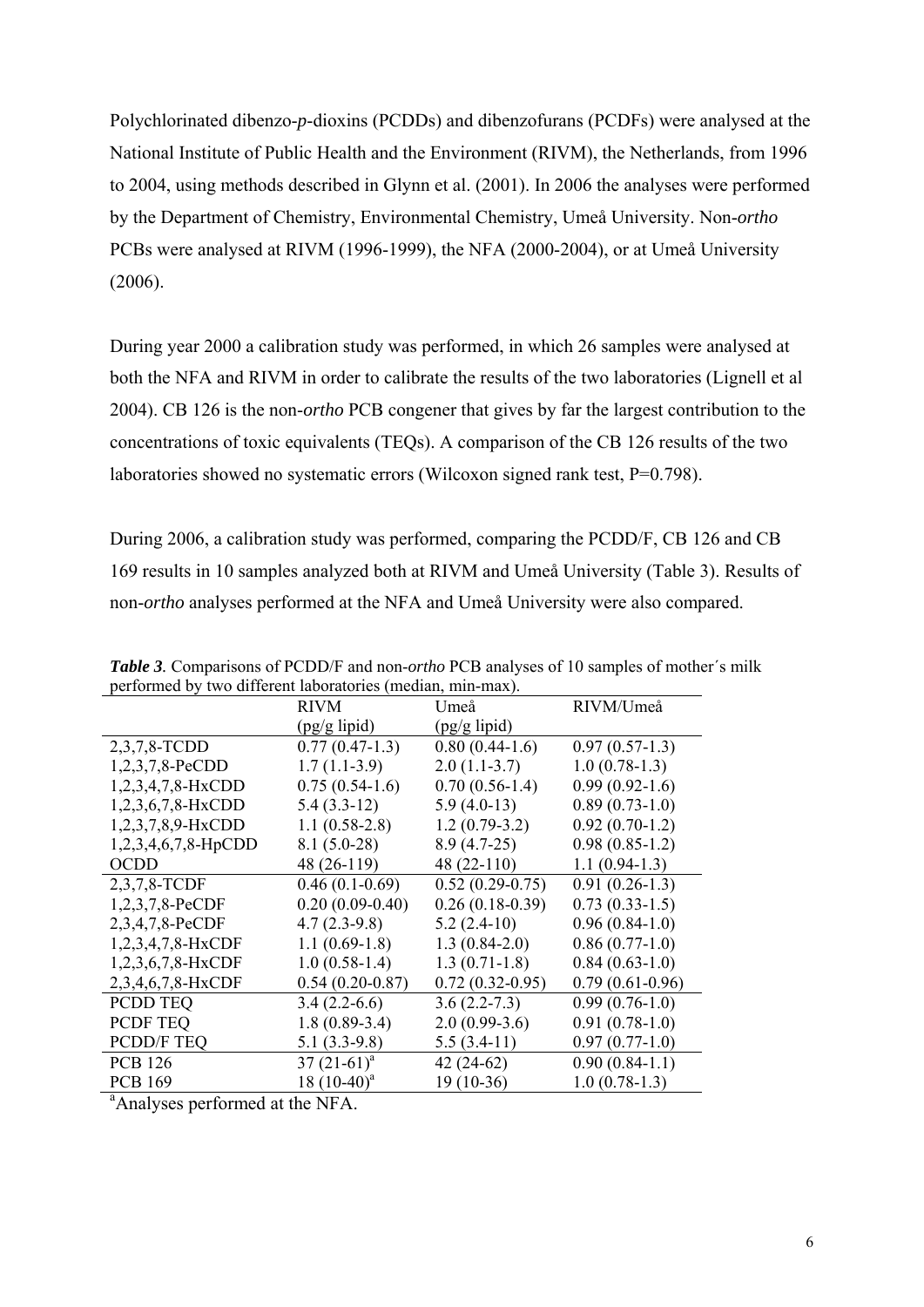The comparison showed that Umeå University in most cases reported somewhat higher median concentrations than RIVM (and the NFA) (Table 3). In the trend analyses the concentrations reported by Umeå University for the 2006 sampling were adjusted with the median RIVM/Umeå and NFA/Umeå quotients of concentrations obtained in the comparison study (Table 3).

#### *Calculations and statistics*

Lipid adjusted mother´s milk POP concentrations were used in the statistical analysis since lipid-adjusted concentrations give a better estimate of the body burden than non-adjusted concentrations (see Lignell et al. 2004). In the case of concentrations below the limit of quantification (LOQ), half of LOQ was taken as an estimated value in the calculations.

Mother´s milk levels of CB 52, CB 101, CB 114, CB 157, CB 77, CB 81, α-HCH, γ-HCH, *p,p'-*DDD, *o,p'*-DDE, *o,p'*-DDT, BDE 28, BDE 66, BDE 154, BDE 138, BDE 183 and HBCD were low (>50 % of the samples below LOQ), and these substances were therefore omitted from the statistical analysis. Temporal trend was not established for PCB 170 since this compound only was analysed in samples from the most recent years.

The distributions of the organochlorine analytical results closely followed a log-normal distribution, therefore all statistical analyses were performed on log transformed data.

Statistical analysis was performed in MINITAB® for Windows 14. Multiple linear regression was used to analyse associations between POP concentrations and sampling year. Independent variables (life-style factors) that have been shown to influence POP levels in mother´s milk (Lignell et al. 2004) were included as explanatory variables in the model. The variables considered were age of the mother (years), pre-pregnancy BMI (Body Mass Index,  $\text{kg/m}^2$ ) and body weight change during pregnancy as well as after delivery (Table 1). In the multiple regressions, observations with a standard residual >3 were excluded due to their large influence on the results. As a consequence of the logaritmic transformation, the associations between sampling year and POP concentrations are presented as percent change of concentrations per year, and not as change in absolute levels.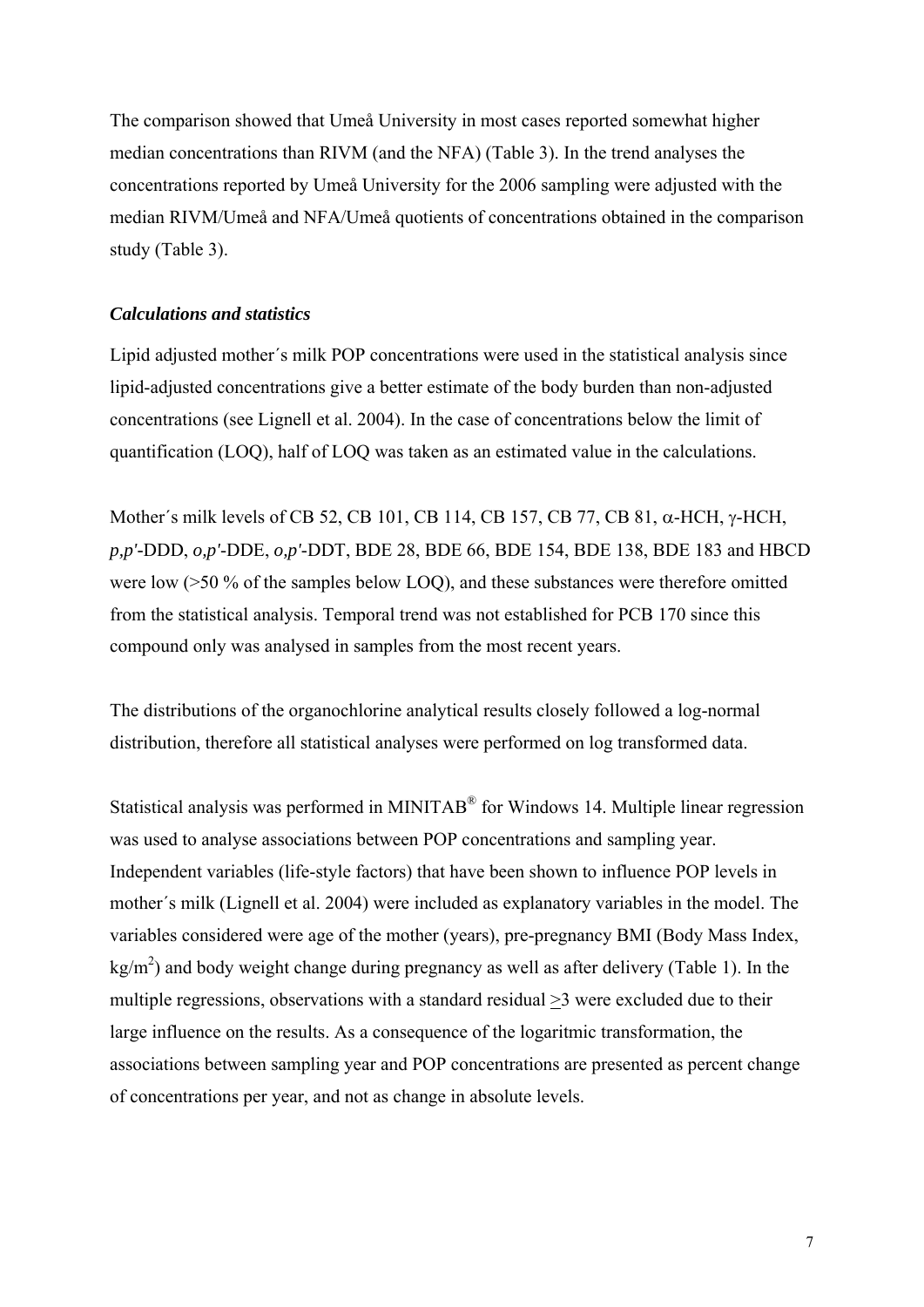| Compound                                                   | N   | <b>Mean</b> | <b>Median</b> | Min <sup>a</sup> | <b>Max</b> |  |
|------------------------------------------------------------|-----|-------------|---------------|------------------|------------|--|
| PCBs (ng/g lipid)                                          |     |             |               |                  |            |  |
| <b>PCB 28</b>                                              | 325 | 2.8         | 1.8           | 0.25             | 31         |  |
| <b>PCB 105</b>                                             | 325 | 1.3         | 1.0           | 0.15             | 15         |  |
| <b>PCB 118</b>                                             | 325 | 11          | 9.5           | 2.9              | 64         |  |
| <b>PCB 138</b>                                             | 325 | 29          | 26            | 7.8              | 94         |  |
| <b>PCB 153</b>                                             | 325 | 58          | 52            | 12               | 186        |  |
| <b>PCB 156</b>                                             | 325 | 4.5         | 3.9           | 0.45             | 24         |  |
| <b>PCB 167</b>                                             | 325 | 1.3         | 1.2           | 0.18             | 5.7        |  |
| <b>PCB 180</b>                                             | 325 | 28          | 25            | 5.0              | 84         |  |
| mono- <i>ortho</i> TEQ 98 (pg/g lipid) <sup>b</sup>        | 325 | 3.5         | 3.1           | 0.56             | 18         |  |
| mono-ortho TEQ 05 (pg/g lipid) <sup>c</sup>                | 325 | 0.55        | 0.48          | 0.12             | 2.7        |  |
| Non- <i>ortho</i> PCBs (pg/g lipid)                        |     |             |               |                  |            |  |
| <b>PCB 126</b>                                             | 220 | 43          | 39            | 7.5              | 125        |  |
| <b>PCB 169</b>                                             | 220 | 22          | 20            | 6.2              | 65         |  |
| non-ortho TEQ 1998 <sup>d</sup>                            | 220 | 4.6         | 4.1           | 0.97             | 13         |  |
| non- <i>ortho</i> TEQ 2005 <sup>e</sup>                    | 220 | 5.0         | 4.6           | 1.3              | 14         |  |
| PCDD/F (pg/g lipid)                                        |     |             |               |                  |            |  |
| <b>TCDD</b>                                                | 184 | 0.94        | 0.86          | 0.05             | 2,8        |  |
| 1,2,3,7,8-PeCDD                                            | 184 | 2.5         | 2.3           | 0.66             | 6.5        |  |
| 1,2,3,6,7,8-HxCDD                                          | 184 | 8.2         | 7.4           | 1.9              | 21         |  |
| 2,3,4,7,8-PeCDD                                            | 184 | 6.1         | 5.5           | 1.9              | 21         |  |
| PCDD TEQ 1998 <sup>f</sup>                                 | 184 | 4.7         | 4.3           | 1.3              | 12         |  |
| PCDD TEQ 2005 <sup>g</sup>                                 | 184 | 4.7         | 4.3           | 1.3              | 12         |  |
| PCDF TEQ 1998 <sup>h</sup>                                 | 184 | 3.5         | 3.1           | 1.1              | 12         |  |
| PCDF TEQ 2005 <sup>1</sup>                                 | 184 | 2.2         | 2.0           | 0.70             | 7.0        |  |
| PCDD/F TEQ 1998                                            | 184 | 8.1         | 7.4           | 2.6              | 23         |  |
| PCDD/F TEQ 2005                                            | 184 | 6.9         | 6.4           | 2.2              | 19         |  |
| Total TEQ 1998                                             | 183 | 16          | 15            | 5.2              | 39         |  |
| Total TEQ 2006                                             | 183 | 13          | 12            | 3.9              | 31         |  |
| Chlorinated pesticides                                     |     |             |               |                  |            |  |
| <b>HCB</b>                                                 | 325 | 14          | 13            | 3.9              | 28         |  |
| $\beta$ -HCH                                               | 325 | 12          | 10            | 2.7              | 88         |  |
| Oxychlordane                                               | 325 | 4.0         | 3.6           | 0.78             | 11         |  |
| trans-nonachlor                                            | 325 | 7.0         | 6.4           | 1.1              | 27         |  |
| $p, p'$ -DDT                                               | 325 | 8.2         | 5.6           | 0.84             | 240        |  |
| $p, p'$ -DDE                                               | 325 | 108         | 89            | 19               | 649        |  |
| Brominated flame retardants                                |     |             |               |                  |            |  |
| <b>BDE-47</b>                                              | 211 | 2.0         | 1.5           | 0.20             | 16         |  |
| <b>BDE-99</b>                                              | 211 | 0.45        | 0.29          | 0.06             | 5.2        |  |
| <b>BDE-100</b>                                             | 211 | 0.37        | 0.27          | 0.05             | 5.1        |  |
| <b>BDE-153</b>                                             | 211 | 0.68        | 0.60          | 0.20             | 4.6        |  |
| sumPBDE <sup>j</sup>                                       | 211 | 3.8         | 2.9           | 0.91             | 28         |  |
| <sup>a</sup> Concentrations below LOQ were set to 1/2 LOQ. |     |             |               |                  |            |  |

*Table 4.* Concentrations of persistent halogenated organic pollutants in mother´s milk 1996-2006.

<sup>b</sup>Including CB 105, 118, 156, and 167 TEQs based on 1998 WHO TEFs (Van den Berg et al. 1998). <sup>c</sup>Including CB 105, 118, 156, and 167 TEQs based on 2005 WHO TEFs (Van den Berg et al. 2006). <sup>d</sup>Including CB 126 and 169 TEQs based on 1998 WHO TEFs (Van den Berg et al. 1998).

e Including CB 126 and 169 TEQs based on 2005 WHO TEFs (Van den Berg et al. 2005).

<sup>f</sup>TEQ concentrations of 7 PCDD congeners based on 1998 WHO TEFs (Van den Berg et al. 1998).<br><sup>g</sup>TEQ concentrations of 7 PCDD congeners based on 2005 WHO TEFs (Van den Berg et al. 2006). <sup>h</sup>TEQ concentrations of 10 PCDF congeners based on 1998 WHO TEFs (Van den Berg et al. 1998). i TEQ concentrations of 10 PCDF congeners based on 2005 WHO TEFs (Van den Berg et al. 2006). j Including BDE-47, -99, -100, -153 and 154.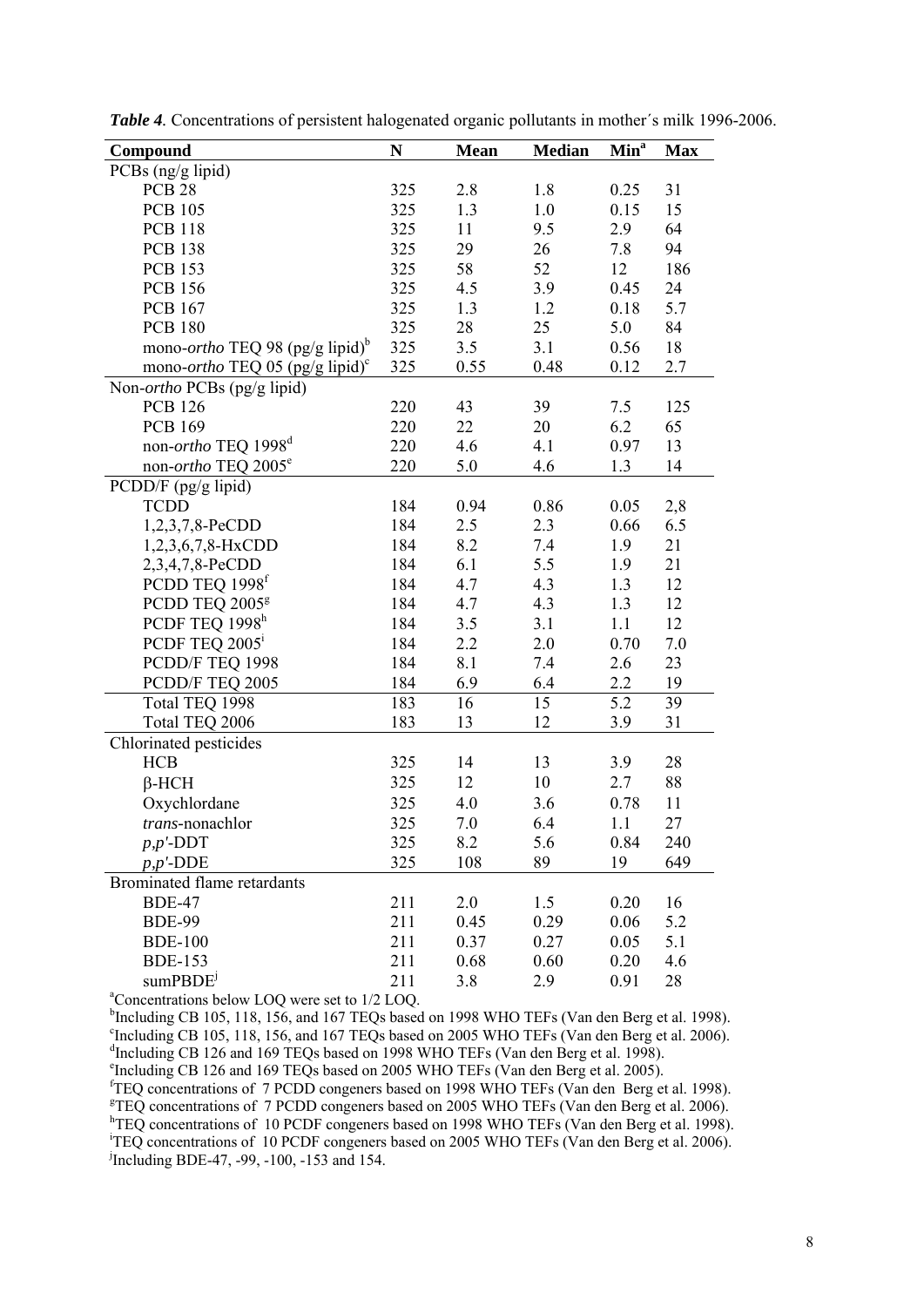## **RESULTS**

#### *POP concentrations in mother´s milk*

Among the PCB congeners (excluding the non-*ortho* congeners), the di-*ortho* congener PCB 153 showed the highest median concentration followed by CB 138 and CB 180 (Table 4). Among the mono-*ortho* congeners, CB 118 showed the highest median concentration. PCB 28 had the largest variation in levels (more than 100-fold). The mono-*ortho* TEQ concentrations were calculated using both 1998 and 2005 TEFs (Van den Berg et al. 1998; 2006). The median TEQ concentrations using the 2006 TEFs were 6-fold lower than the median TEQ concentration obtained using the 1998 TEFs (Table 4).

Among the non-*ortho* PCBs, PCB 126 showed the highest median concentration. The TEQ concentrations using the 2005 TEFs were 12 % higher than when the 1998 TEFs were used (Table 4).

*p,p'*-DDE was the compound with the overall highest median concentration. Median concentrations of the other chlorinated pesticides were  $\geq 8$ -fold lower (Table 4).

Among the PCDD/Fs, 2,3,7,8-tetrachloro dibenzo-*p*-dioxin (TCDD), 1,2,3,7,8-PeCDD, 1,2,3,6,7,8-HxCDD and 2,3,4,7,8-PeCDD contributed most to the PCDD/F TEQ concentrations (Table 4). Similarly to mono-*ortho* PCBs, the PCDD/F TEQ concentrations were lower when using 2005 TEFs than when 1998 TEFs were used.

Among the PBDEs, BDE-47 showed the highest median concentration.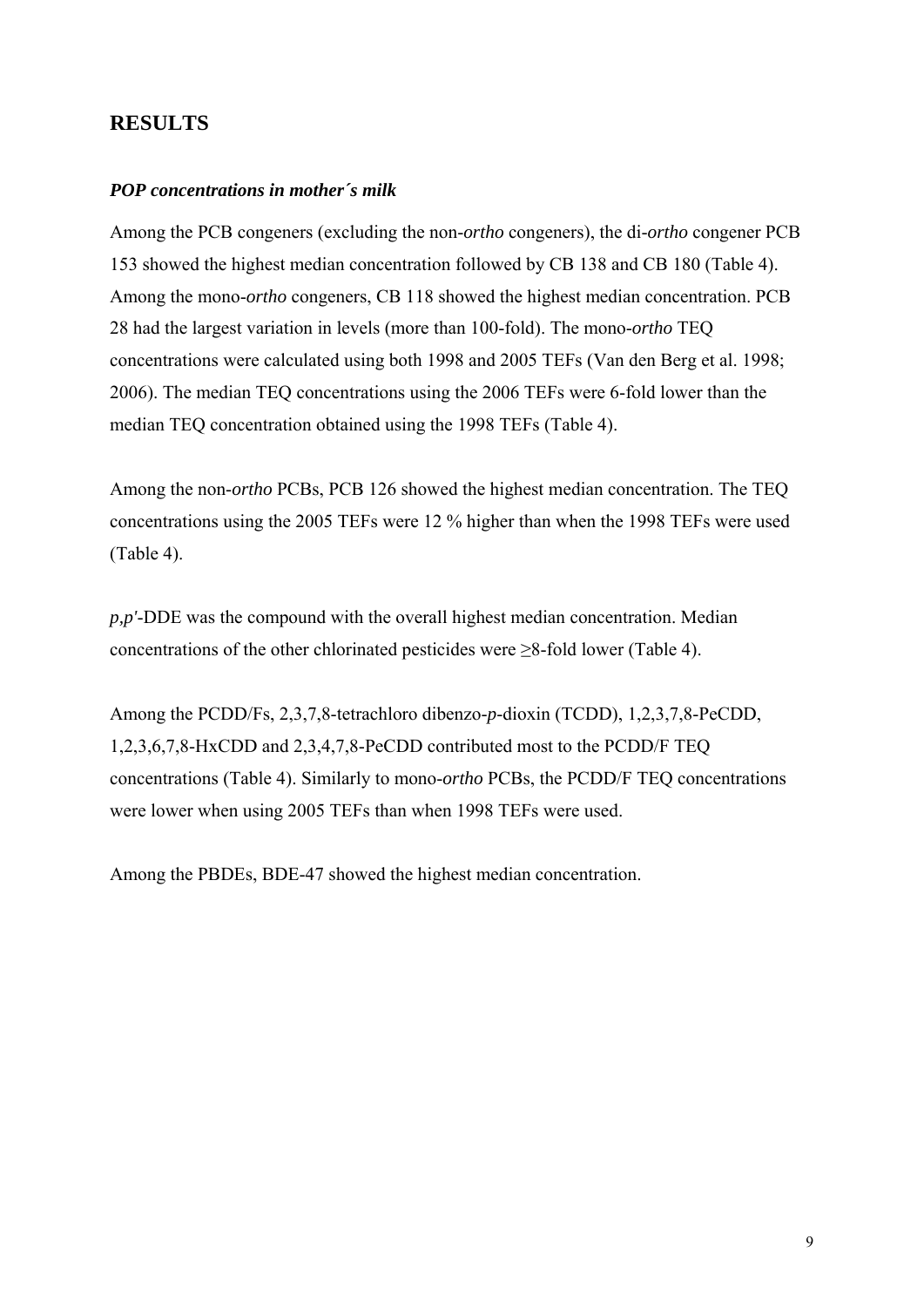*Table 5.* Percent change in concentrations of POPs per year in mother's milk from primiparae women living in Uppsala County 1996-2006. Adjusted for age, pre-pregnancy BMI, weight gain during pregnancy and weight loss after delivery.

| Compound                                                                              | Change/yr   |           | $\mathbf{R}^{\text{2b}}$ | "half-         | $\overline{\mathbf{P}}$ |  |
|---------------------------------------------------------------------------------------|-------------|-----------|--------------------------|----------------|-------------------------|--|
|                                                                                       | $(9/6)^{a}$ |           |                          | time".         |                         |  |
|                                                                                       | Mean        | <b>SE</b> | $(\%)$                   | Years          |                         |  |
| <b>PCB 28</b>                                                                         | $-4.0$      | 1.4       | 8                        | 17             | 0.004                   |  |
| <b>PCB 105</b>                                                                        | $-4.3$      | 1.2       | 26                       | 16             | < 0.001                 |  |
| <b>PCB 118</b>                                                                        | $-8.6$      | 0.6       | 56                       | 8              | < 0.001                 |  |
| <b>PCB 138</b>                                                                        | $-6.9$      | 0.5       | 55                       | 10             | < 0.001                 |  |
| <b>PCB 153</b>                                                                        | $-8.0$      | 0.5       | 68                       | 8              | < 0.001                 |  |
| <b>PCB 156</b>                                                                        | $-5.8$      | 0.5       | 62                       | 12             | < 0.001                 |  |
| <b>PCB 167</b>                                                                        | $-5.4$      | 0.9       | 42                       | 12             | < 0.001                 |  |
| <b>PCB 180</b>                                                                        | $-7.3$      | 0.5       | 76                       | 9              | < 0.001                 |  |
| mono-ortho TEQ 1998 <sup>d</sup>                                                      | $-6.2$      | 0.6       | 66                       | 11             | < 0.001                 |  |
| mono-ortho TEQ 2005 <sup>e</sup>                                                      | $-7.4$      | 0.5       | 60                       | 9              | < 0.001                 |  |
| <b>PCB 126</b>                                                                        | $-7.7$      | 0.7       | 49                       | 9              | < 0.001                 |  |
| <b>PCB 169</b>                                                                        | $-3.4$      | 0.7       | 54                       | 20             | < 0.001                 |  |
| non- <i>ortho</i> TEQ 1998 <sup>f</sup>                                               | $-7.7$      | 0.6       | 49                       | 9              | < 0.001                 |  |
| non-ortho TEQ 2005 <sup>g</sup>                                                       | $-7.3$      | 0.6       | 52                       | 9              | < 0.001                 |  |
| PCDD TEQ 1998h                                                                        | $-6.9$      | 0.5       | 66                       | 10             | < 0.001                 |  |
| PCDD TEQ 2005 <sup>i</sup>                                                            | $-6.9$      | 0.5       | 66                       | 10             | < 0.001                 |  |
| PCDF TEQ 1998 <sup>1</sup>                                                            | $-5.7$      | 0.6       | 52                       | 12             | < 0.001                 |  |
| PCDF TEQ $2005k$                                                                      | $-5.7$      | 0.6       | 52                       | 12             | < 0.001                 |  |
| PCDD/DF TEQ 1998                                                                      | $-5.4$      | 0.4       | 64                       | 12             | < 0.001                 |  |
| PCDD/DF TEQ 2005                                                                      | $-6.4$      | 0.5       | 66                       | 10             | < 0.001                 |  |
| Total TEQ 1998                                                                        | $-6.7$      | 0.5       | 66                       | 10             | < 0.001                 |  |
| Total TEQ 2005                                                                        | $-7.0$      | 0.5       | 64                       | 10             | < 0.001                 |  |
| <b>HCB</b>                                                                            | $-8.2$      | 0.4       | 52                       | 8              | < 0.001                 |  |
| $\beta$ -HCH                                                                          | $-10$       | 0.5       | 63                       | 6              | < 0.001                 |  |
| Oxychlordane                                                                          | $-6.9$      | 0.5       | 58                       | 10             | < 0.001                 |  |
| trans-nonachlor                                                                       | $-6.3$      | 0.6       | 53                       | 11             | < 0.001                 |  |
| $p, p'$ -DDT                                                                          | $-9.4$      | 0.8       | 32                       | $\overline{7}$ | < 0.001                 |  |
| $p, p'$ -DDE                                                                          | $-8.5$      | 0.8       | 41                       | 8              | < 0.001                 |  |
| Brominated flame retardants                                                           |             |           |                          |                |                         |  |
| <b>BDE-47</b>                                                                         | $-5.3$      | 1.4       | 11                       | 13             | < 0.001                 |  |
| <b>BDE-99</b>                                                                         | $-7.4$      | 1.4       | 15                       | 9              | < 0.001                 |  |
| <b>BDE-100</b>                                                                        | $-0.54$     | 1.5       | 6                        |                | 0.703                   |  |
| <b>BDE-153</b>                                                                        | $+4.3$      | 0.7       | 34                       |                | < 0.001                 |  |
| sumPBDE <sup>1</sup>                                                                  | $-2.9$      | 1.0       | 8                        | 24             | 0.009                   |  |
| ${}^{a}$ Percent change (decrease (-) or increase (+)) of the concentrations per year |             |           |                          |                |                         |  |

<sup>b</sup>Coefficient of determination for the regression model

<sup>c</sup>The estimated time it takes for the concentrations to be halved.

<sup>d</sup>Including CB 105, 118, 156, and 167 TEQs based on 1998 WHO TEFs (Van den Berg et al. 1998).

<sup>e</sup>Including CB 105, 118, 156, and 167 TEQs based on 2005 WHO TEFs (Van den Berg et al. 2006).

f Including CB 126 and 169 TEQs based on 1998 WHO TEFs (Van den Berg et al. 1998).

<sup>g</sup>Including CB 126 and 169 TEQs based on 2005 WHO TEFs (Van den Berg et al. 2006).

<sup>h</sup>TEQ concentrations of 7 PCDD congeners based on 1998 WHO TEFs (Van den Berg et al. 1998).

i TEQ concentrations of 7 PCDD congeners based on 2005 WHO TEFs (Van den Berg et al. 2006).

j TEQ concentrations of 10 PCDF congeners based on 1998 WHO TEFs (Van den Berg et al. 1998).

<sup>k</sup>TEQ concentrations of 10 PCDF congeners based on 2005 WHO TEFs (Van den Berg et al. 2006). l Including BDE-47, -99, -100, -153 and 154.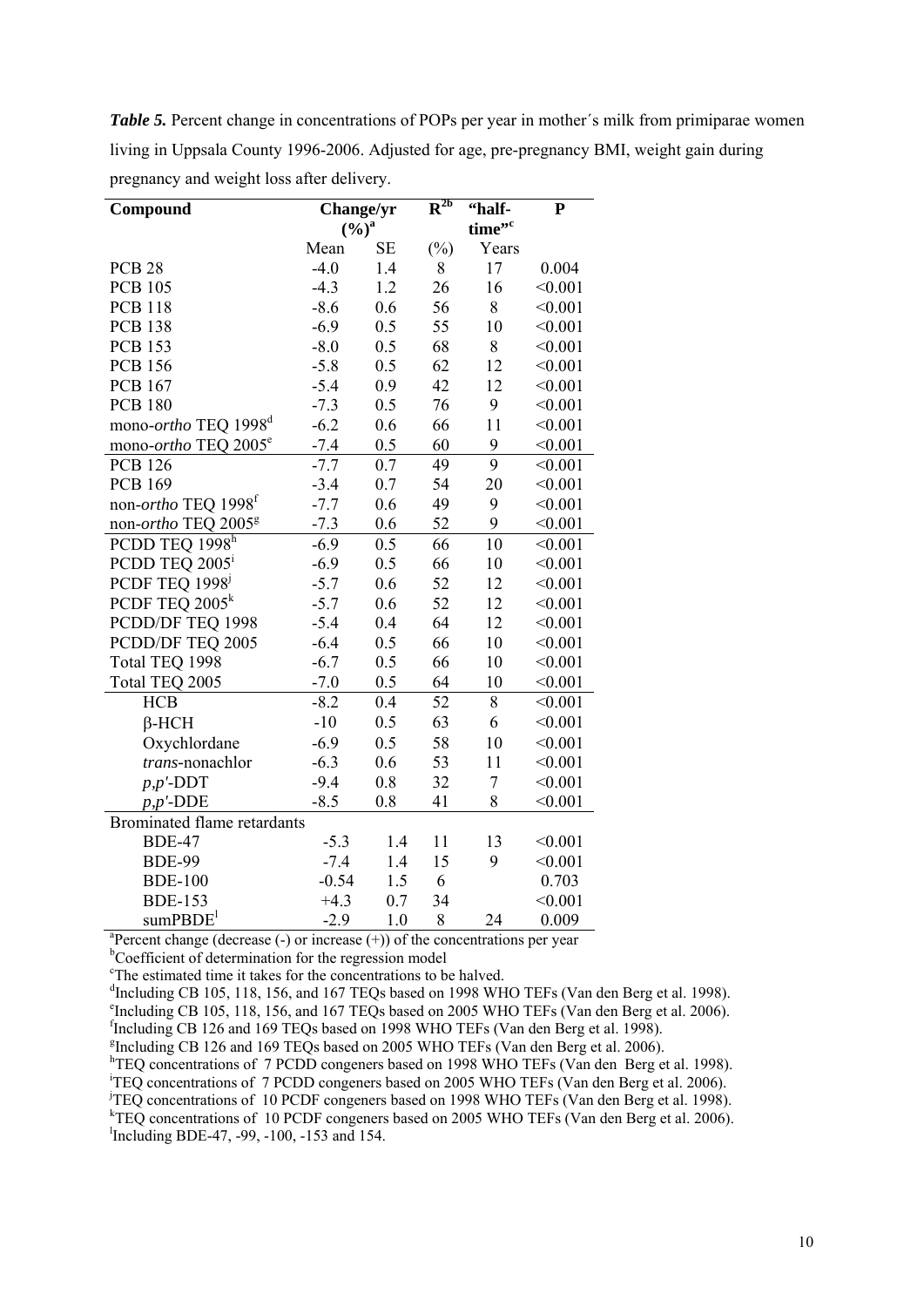

*Figure 1.* PCB concentrations in mother's milk from primiparous mothers living in Uppsala County, Sweden (N=325), starting Jan 1 1996 (year 0) and ending December 31 2006. Note that the plots are based on raw data that have not been adjusted for life-style factors and that the y-axis has a log scale.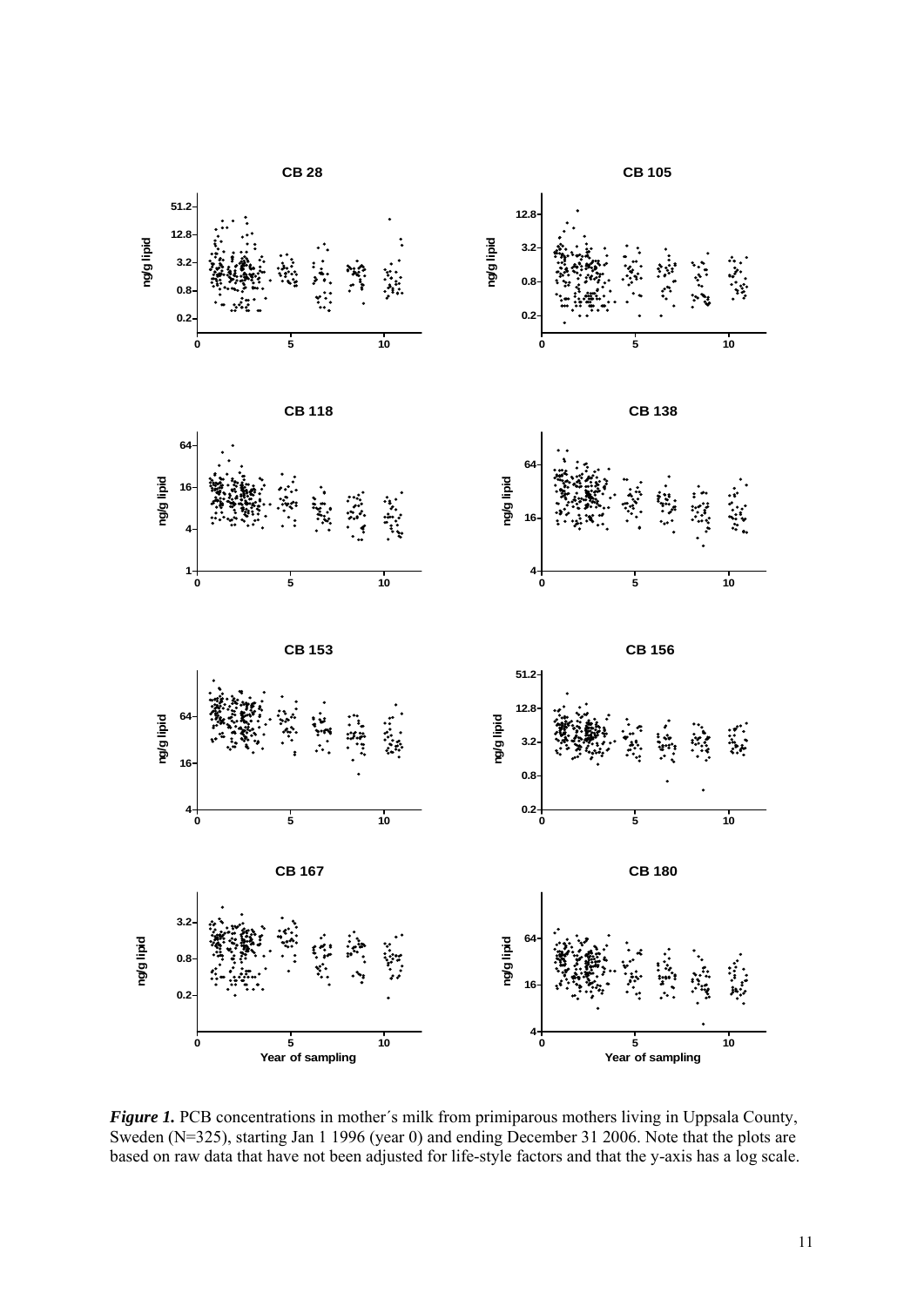## *Temporal trends*

## PCBs

Multiple linear regression showed that the adjusted mean decrease in mono- and di*-ortho* PCB concentrations varied between 4.0 and 7.3 % per year (Table 5, Figure 1). The fastest decline was shown for PCB 118, 153 and 180, while PCB 28 and 167 declined more slowly during the study period. The regression model explained 7.2-76 % of the variation in PCB-levels, with the lowest degree of explanation for PCB 28 and the highest for PCB 180.

The adjusted mean decrease in concentrations of PCB 126 and PCB 169 (non-*ortho* PCBs) was 7.7 and 3.4 % per year respectively (Table 5, Figure 2). The regression model explained 49-52 % of the variation. There were only small differences in the temporal trend of non*ortho* PCB TEQs based on the two different WHO TEF systems (Table 5).

### PCDD, PCDF and total TEQ

The concentrations of 2,3,7,8-tetrachloro dibenzo-*p*-dioxin (TCDD), 1,2,3,7,8-PeCDD, 1,2,3,6,7,8-HxCDD and 2,3,4,7,8-PeCDD declined significantly during the study period (Figure 2). Multiple linear regression showed that the concentrations of PCDD, PCDF, PCDD/DF TEQ and total TEQs declined on average 5.4 % to 7.0 % per year (Table 5, Figure 3). The regression model explained over 50 % of the variation in concentrations (Table 5). Only minor differences in temporal trends were observed when the two different TEF systems were used (Table 5).

### Chlorinated pesticides

Multiple linear regression showed that the adjusted mean decrease in levels of chlorinated pesticides varied between 6.3 and 10 % per year. β-HCH and *p,p'*-DDT showed the fastest decline and oxychlordane and *trans-*nonachlor the slowest (Table 5, Figure 4). The regression model explained 32-63 % of the variation in pesticide concentration, with the lowest degree of explanation for *p,p'*-DDT and *p,p'*-DDE and the highest for β-HCH.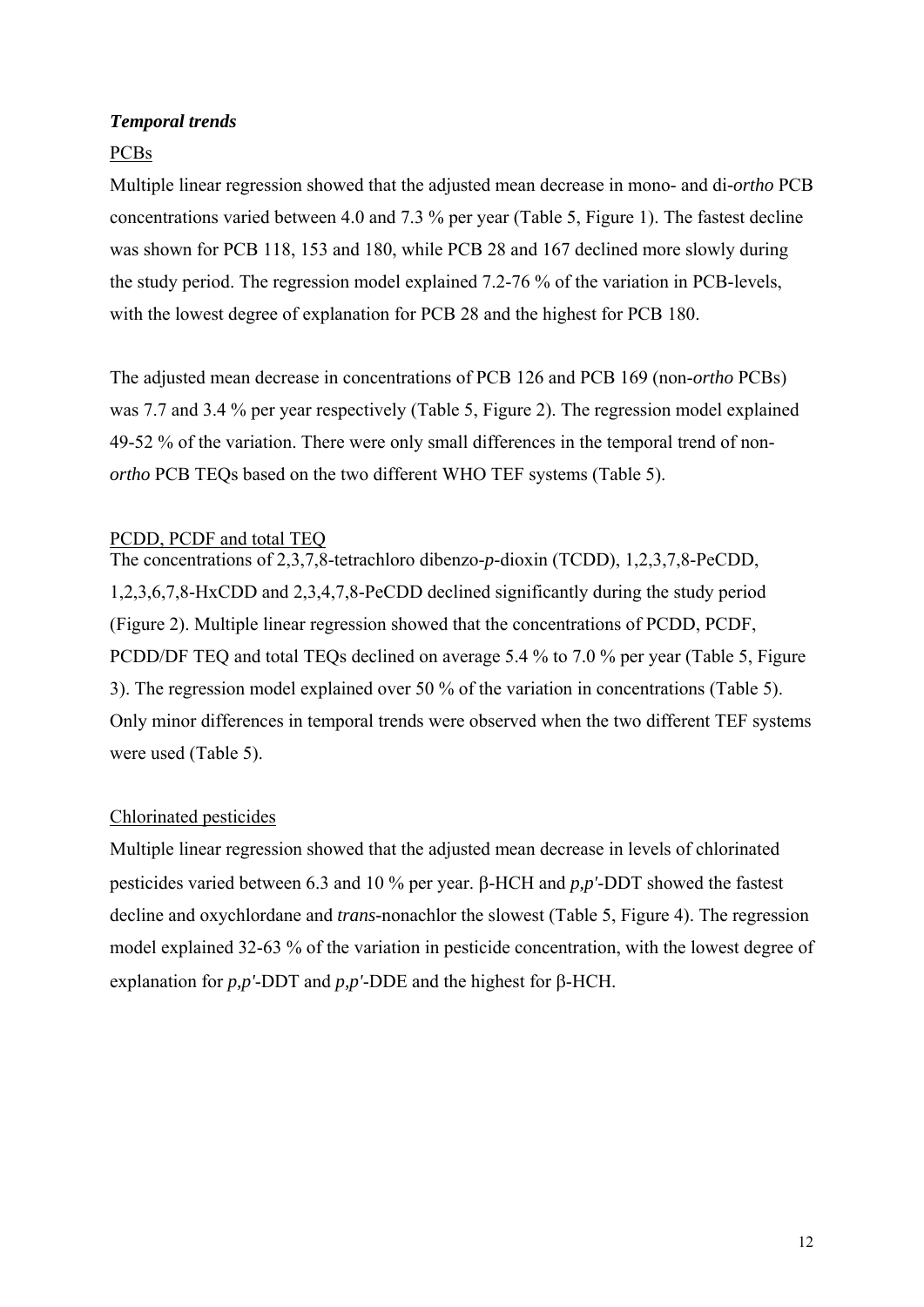

*Figure 2.* Concentrations of PCB 126, PCB 169, and selected PCDD/Fs (ln transformed data) in mother´s milk from primiparous mothers living in Uppsala County, Sweden (N=184-220, see Table 3), starting Jan 1 1996 (year 0) and ending December 31 2006. Note that the plots are based on raw data that have not been adjusted for life-style factors and that the y-axis has a log scale.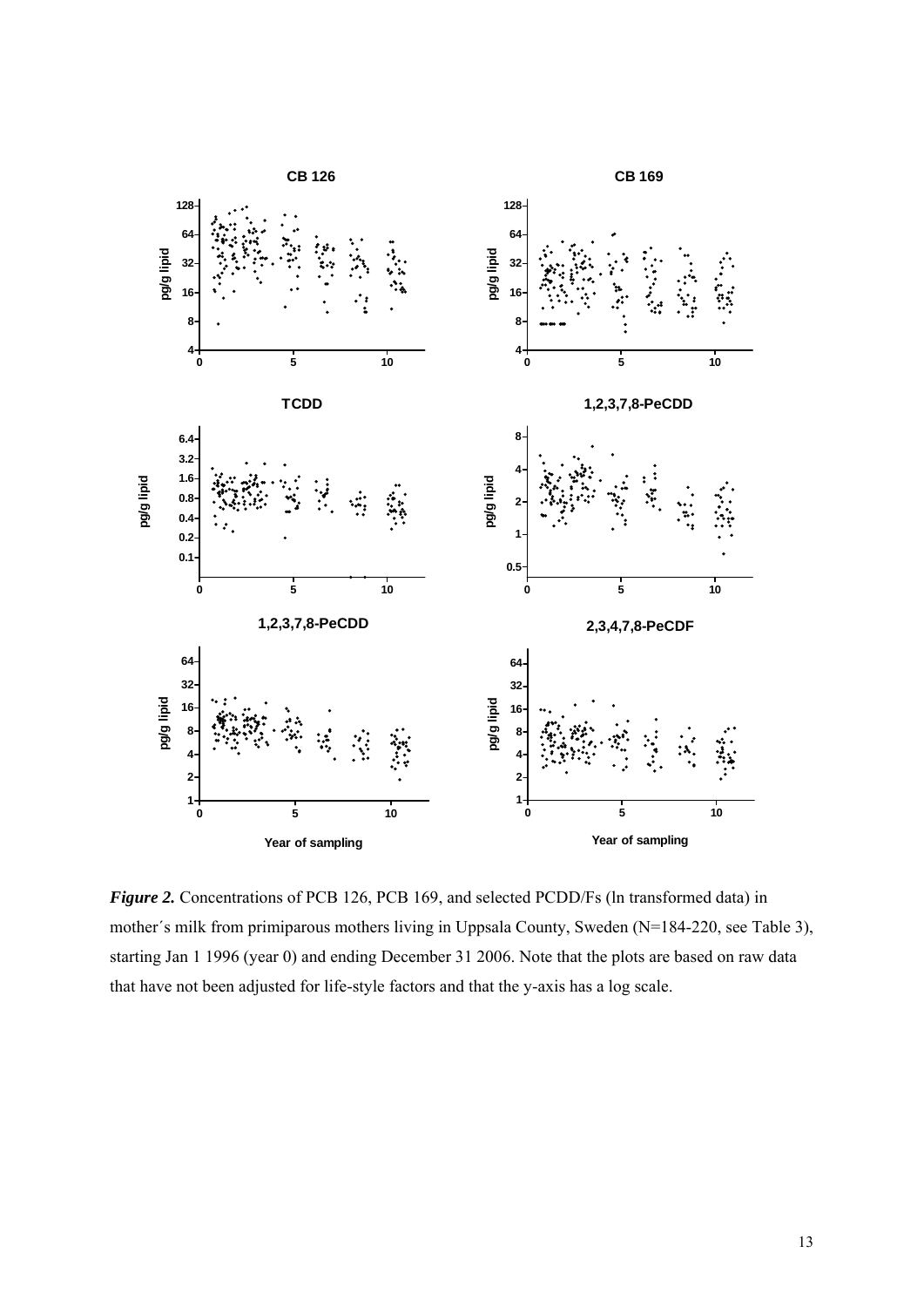#### Brominated flame retardants

Regarding the PBDE congeners, there were no general trends during the time period (Table 5, Figure 5). Multiple linear regression showed that the concentrations of BDE-47 and BDE-99 decreased significantly, while the concentrations of BDE-153 increased. No significant trends were shown for BDE-100. The concentrations of sumPBDE showed a slow but statistically significant decline (Table 5, Figure 5). In contrast to the other POPs, there were only few significant associations between PBDE-levels and the explanatory variables included in the regression model. The regression model only explained 0.4-10 % of the variation in levels of BDE-47, BDE-99, BDE-100 and sumPBDE. However, BDE-153 deviated from the other PBDEs in this aspect, and the BDE-153 levels were significant associated to age, BMI, and weight gain during pregnancy (the regression model explained 32 % of the variation in BDE-153 levels).



*Figure 3.* PCDD/F TEQ and total TEQ concentrations (In transformed data) in mother's milk from primiparous mothers living in Uppsala County, Sweden (N=295), starting Jan 1 1996 (year 0) and ending December 31 2006. Note that the plots are based on raw data that have not been adjusted for life-style factors and that the y-axis has a log scale.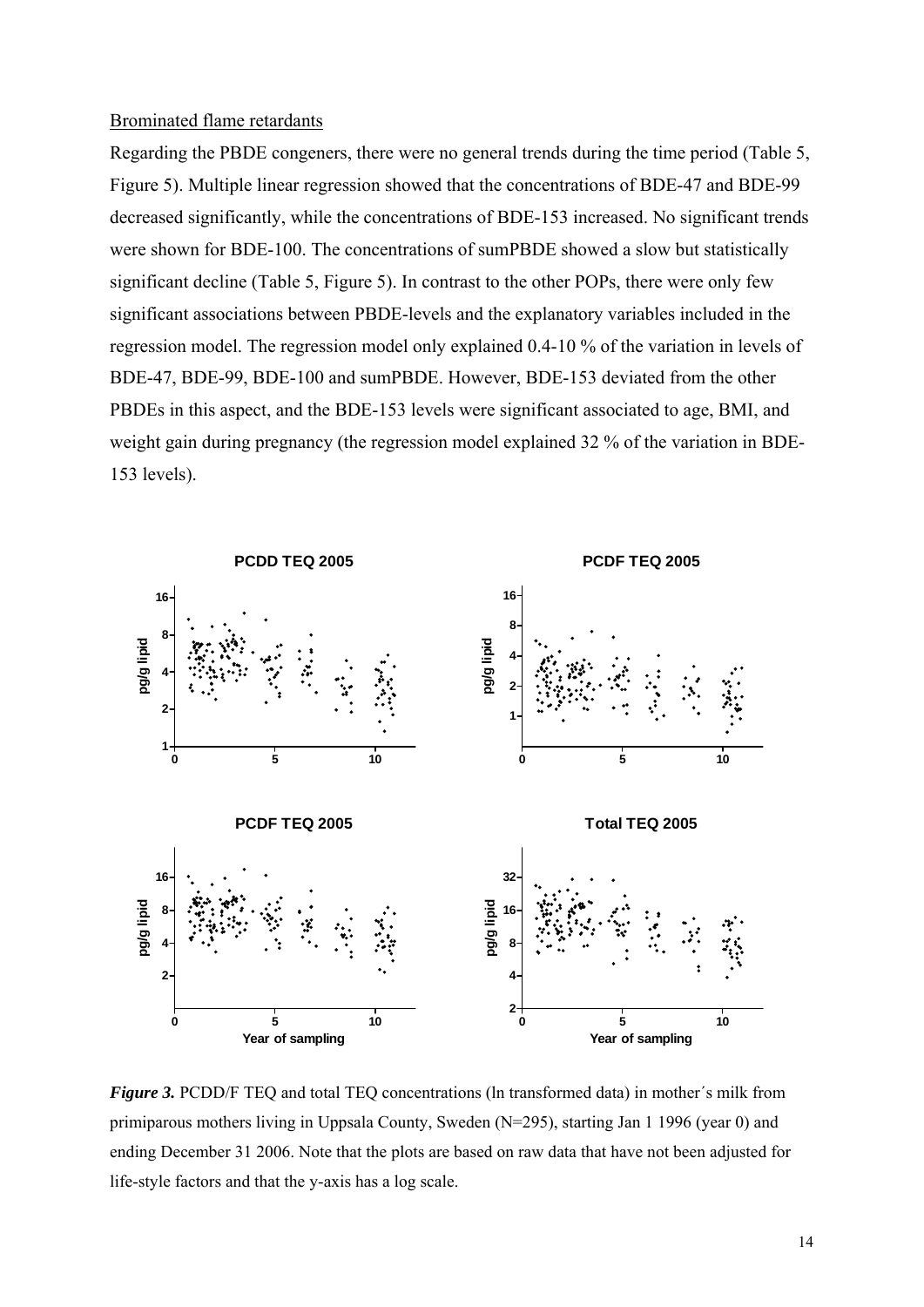

*Figure 4.* Concentrations of chlorinated pesticides in mother's milk from primiparous mothers living in Uppsala County, Sweden (N=325), starting Jan 1 1996 (year 0) and ending December 31 2006. Note that the plots are based on raw data that have not been adjusted for life-style factors and that the y-axis has a log scale.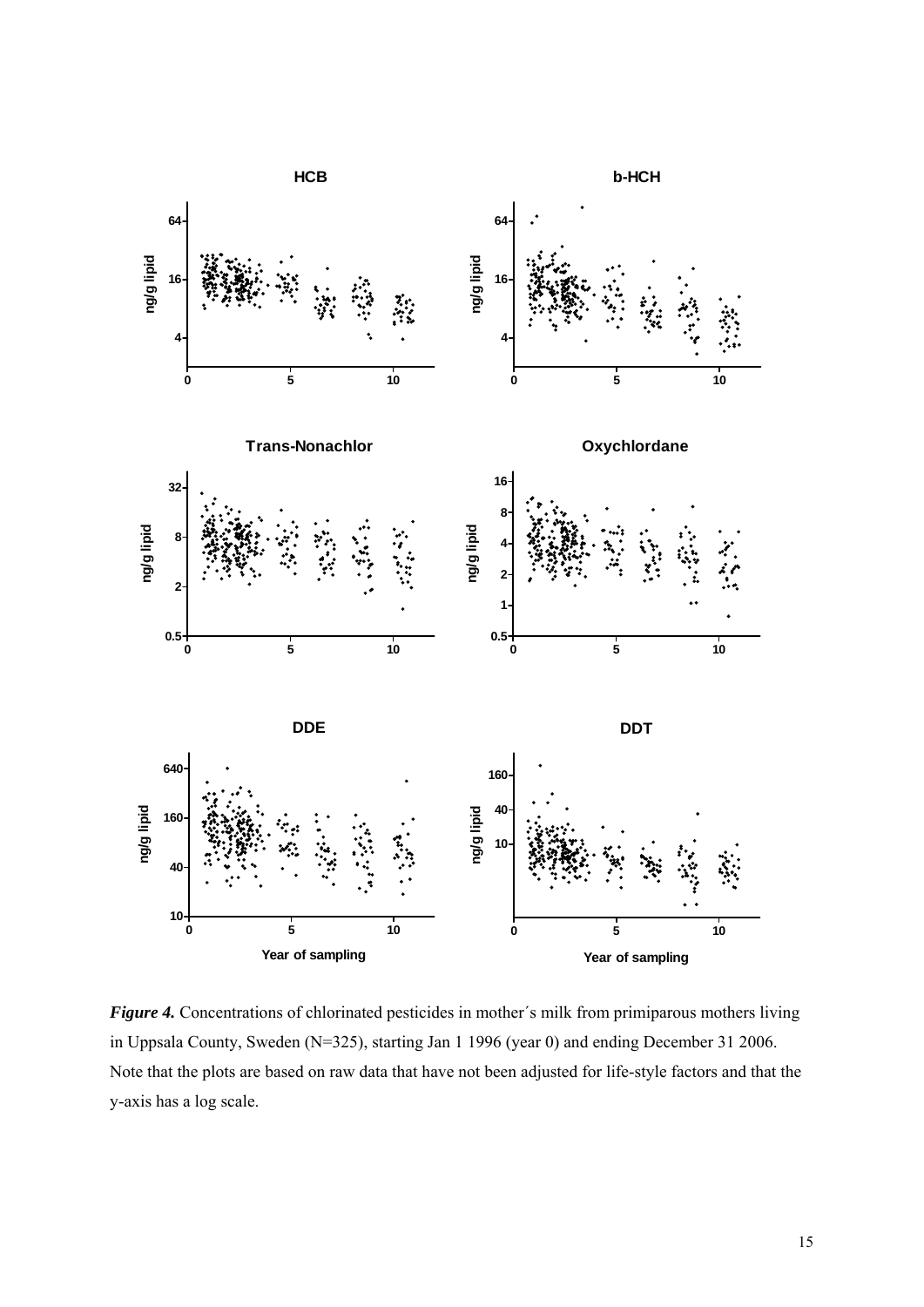

*Figure 5.* PBDE concentrations in mother's milk from primiparous mothers living in Uppsala County, Sweden (N=211), starting Jan 1 1996 (year 0) and ending December 31 2006. Note that the plots are based on raw data that have not been adjusted for life-style factors and that the y-axis has a log scale.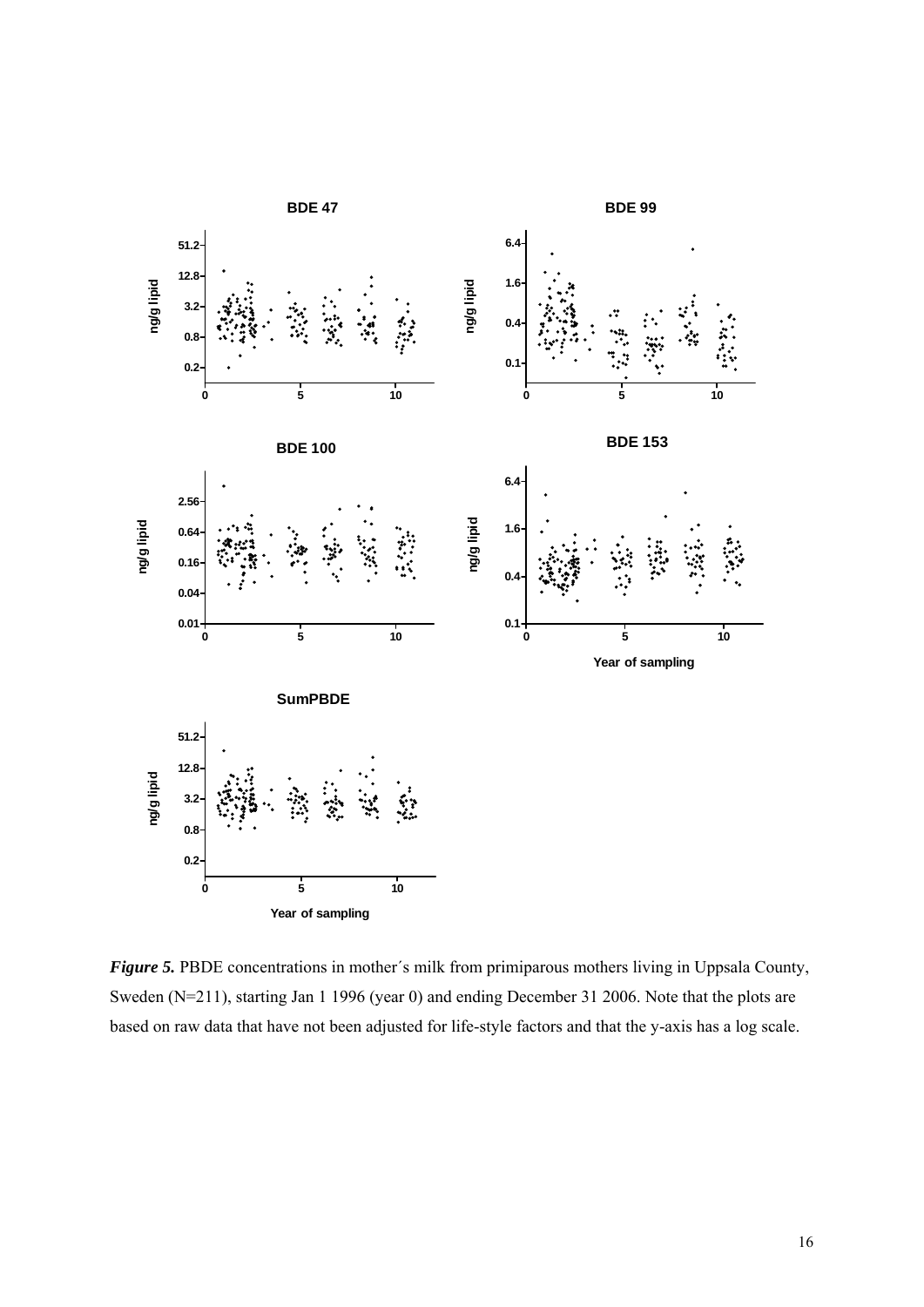### **DISCUSSION**

Our results show that the concentrations of most of the studied POPs (PCBs, dioxins/furans, chlorinated pesticides) in mother´s milk from primiparous women living in Uppsala County, Sweden, have decreased from 1996 to 2006. This is probably a consequence of reduced levels of many POPs in the environment (and in foods) since the 1970s, i.e. a 30-year-old woman who had her first child in 1996 had been exposed to higher life-time cumulative levels of POPs before pregnancy than a 30-year-old woman who had her first child in 2006.

The temporal trends of PBDEs between 1996 and 2006 showed that the concentrations of BDE 47 and 99 decreased significantly and the concentrations of BDE 153 increased. As a consequence a slow but statistically significant decline in sum PBDE concentrations was observed. The uncertainty of this result is however large since the estimated years needed for the adjusted mean concentration to be halved in mothers milk from primiparous women were much longer than the duration of the study period. Similarly to our results, a study by Fängström et al. (2005), based on PBDEs analyses of pooled milk samples from mothers in the Stockholm region in 1980-2004, indicate that that the concentrations of lower brominated PBDE congeners (e.g. BDE-47, BDE-99) have decreased from the middle of the 1990's while the concentrations of BDE-153 have increased.

As mentioned earlier, the levels of many POPs in the environment have decreased since the 1970s. Consequently, the older women in our study have been exposed to higher levels than the younger women. It is however important to consider other life-style/medical factors, such as pre-pregnancy BMI, weight increase during pregnancy and weight loss after delivery, when temporal trends of most POPs in mother´s milk are studied. However, in most cases more than 50% of the variation in POP concentrations was not explained by the regression model used. This shows that there still are unknown factors causing variation in POP concentrations in mother´s milk.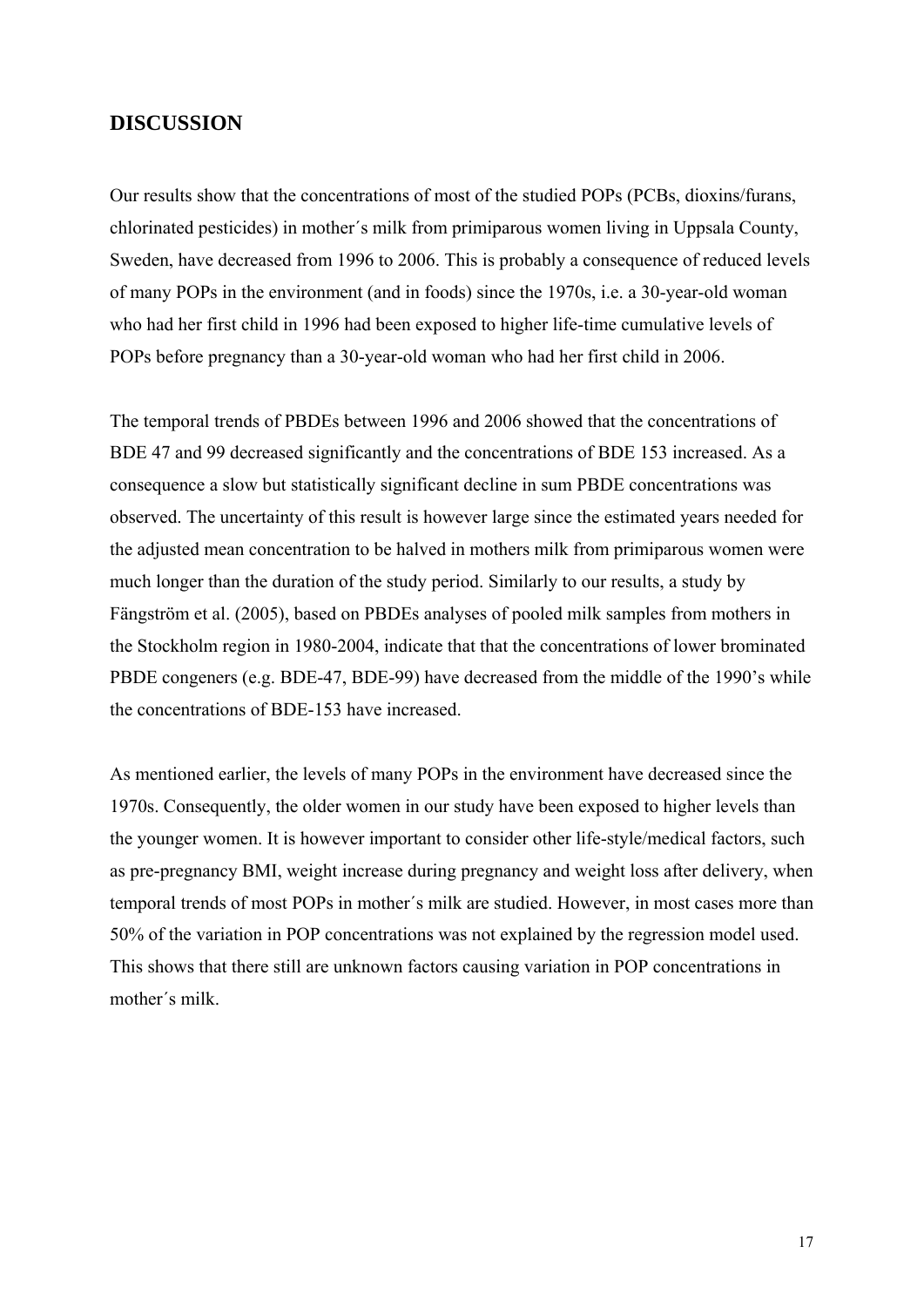## **ACKNOWLEDGEMENT**

The Swedish EPA (Environmental Protection Agency) is acknowledged for financial support. Appreciation is expressed to the participating women and to the midwives who assisted in recruitment, interviewing, and sample collection. The laboratory technicians Arpi Bergh, Ingalill Gadhasson, Martin Isaksson, Lotta Larsson and Elvy Netzel are appreciated for technical assistance.

## **REFERENCES**

- Atuma SS, Aune M. 1999. Method for the determination of PCB congeners and chlorinated pesticides in human blood serum. Bull Environ Contam Toxicol 62(1), 8-15.
- Atuma S, Aune M, Darnerud PO, Cnattingius S, Wernroth ML, Wicklund Glynn A. Polybrominated diphenyl ethers (PBDEs) in human milk from Sweden. 2000. In: Lipnick RL, Jansson B, Mackay D, Petreas M, editors. Persistent, bioaccumulative and toxic chemicals II. Washington, DC: ACS symposium series 773, 235-242.
- Aune M, Atuma S, Darnerud PO, Wicklund-Glynn A, Cnattingius S. 1999. Analysis of organochlorine compounds in human milk. Organohalogen Compounds 44, 93-96.
- Fängström B, Strid A, Bergman Å. 2005. Rapport till Naturvårdsverket (Dnr 721-2653- 05Mm): Temporal trends of brominated flame retardants in milk from Stockholm mothers, 1980-2004.
- Glynn A., Atuma S., Aune M., Darnerud P.O. and Cnattingius S. 2001. Environ. Res. 86 (3), 217-228.
- Lignell S, Darnerud PO, Aune M, Törnkvist A, Glynn A. 2004. Report to the Swedish Environmental Protection Agency: Polychlorinated biphenyls and chlorinated pesticides/metabolites in breast milk from primiparae women in Uppsala County, Sweden – levels and trends 1996-2003.
- Lignell S, Darnerud PO, Aune M, Törnkvist A, Glynn A. 2006. Report to the Swedish Environmental Protection Agency: Polychlorinated dibenzo-*p*-dioxins (PCDDs) and dibenzofurans (PCDFs), polychlorinated biphenyls (PCBs), chlorinated pesticides and brominated flame retardants in breast milk from primiparae women in Uppsala County, Sweden – Levels and trends 1996-2004.